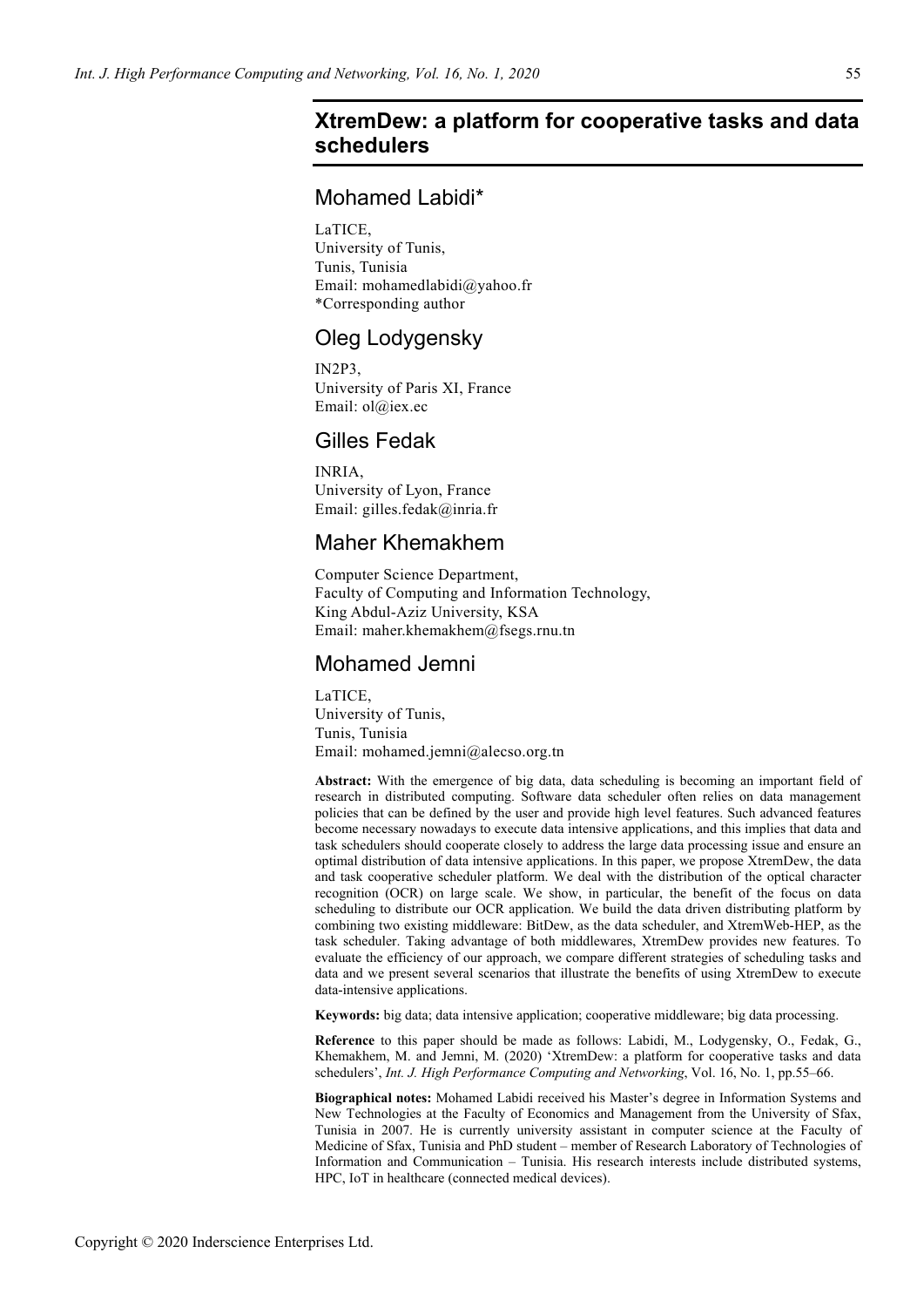Oleg Lodygensky is CEO of iExec: Blockchain-based Decentralised Cloud Computing since 2017. Before that, he has been an Engineer at LAL (http://www.lal.in2p3.fr), a High Energy Physics (HEP) Laboratory of University Paris South – Orsay from 2010 to 2012. He has been a partner of European projects DEGISCO and EDGI from 2008 to 2010: partner of the EDGeS European Project (http://www.edges-grid.eu/); leader of the network activity 'NA3: standardisation procedures' since 2006: leader of the XtremWeb-HEP (http://www.xwhep.org) global computing platform based on XtremWeb 1.8 by INRIA. From 2000 to 2006: member of LRI-INRIA (http://www.lri.fr) in a LAL-LRI project: study of the XtremWeb global computing platform usage for HEP applications.

Gilles Fedak is the CEO and co-founder of iExec: Blockchain-based Decentralised Cloud Computing. iExec builds a decentralised market place for computing resources using the Ethereum blockchain. The first version of the product released in November 2017. Before that, he was a permanent INRIA research scientist at ENS-Lyon, France. After receiving his PhD degree from University Paris Sud in 2003, he followed a postdoctoral fellowship at University California San Diego. He produced pioneering software and algorithms in the field of grid and cloud computing that allow people to easily harness large parallel systems consisting of thousands of machines distributed on the Internet. I co-authored more than 80 peer-reviewed scientific papers and won two best paper awards.

Maher Khemakhem received his Master of Science, his PhD and Habilitation accreditation degrees from the University of Paris Sud (Orsay), France respectively in 1984, 1987 and the University of Sfax, Tunisia in 2008. He is currently Full Professor in Computer Science at the Faculty of Computing and Information Technology, King Abdulazis University, KAS. His research interests include distributed systems, HPC, performance analysis, networks security and pattern recognition.

Mohamed Jemni is a Professor of Computer Science and Educational Technologies at the University of Tunis, Tunisia. He is the Director of ICT Department at The Arab League Educational, Cultural and Scientific Organisation (www.alecso.org) from October 2013. He has been the General Director of the Computing Center El Khawarizmi, the internet services provider for the sector of higher education and scientific research in Tunisia, from 2008 to 2013. At ALECSO, he is currently leading several projects related to the promotion of effective use of ICT in education in the Arab world. He produced two patents and published more than 300 papers in international journals, conferences, and books.

## **1 Introduction**

With the advent of distributed computing, several research studies focused on task scheduling to improve the distribution of compute-intensive applications on different distributed computing infrastructures (Alworafi et al., 2019). Data management has become a main concern to support data-intensive applications efficiently following the generalisation of big data applications (Saidala and Devarakonda, 2019). Data management includes several types of operations, such as fault tolerance, multi-protocol file transfer, locality-aware data distribution, reliable and multi-tenant storage, data privacy and security, etc. which necessitate specific software. Furthermore, moving very large datasets can be prohibitive when considering large scale infrastructure. Consequently, obviously, numerous high-level data management environments have been developed, such as Stork (Kosar and Livny, 2004), BitDew (Fedak et al., 2008) and iRODS (Rajasekar et al., 2010), which are capable of making optimal choices regarding data distribution and data placement. This concern has pushed researchers to sometimes give priority to data distribution rather than the distribution of tasks when dealing with large-scale distributed computing. We call this approach '*tasks follow data*'. While using software dedicated for data

management, the distribution of big data applications necessitates a cooperation between the data schedulers and the task. To the best of our knowledge, very few studies have addressed the intrinsic relationship between independent data scheduler and task scheduler in the context of large-scale distributed computing.

In this work, we propose an innovative approach to the topic of data-driven task scheduling, which we named *XtremDew*. It is a data-driven distributed computing platform that uses two independent middleware: BitDew, for data scheduling, and XtremWeb-HEP (He et al., 2010) for task scheduling. XtremDew enables both schedulers, XtremWeb-HEP and BitDew, to implement cooperative data and task scheduling. XtremWebHEP is an open source middleware designed for executing large bag-of-tasks applications on grids, volunteer cloud and cloud infrastructures. BitDew has been designed to manage large data and permit optimal data placement on distributed infrastructures. It implements scheduling heuristics whose robustness has already been demonstrated in our previous work.

The objective of XtremDew is to benefit from the advantages of both middleware's features, i.e., for XtremWeb-HEP: fault-tolerance, tasks scheduling, virtualisation and high security, and for BitDew: data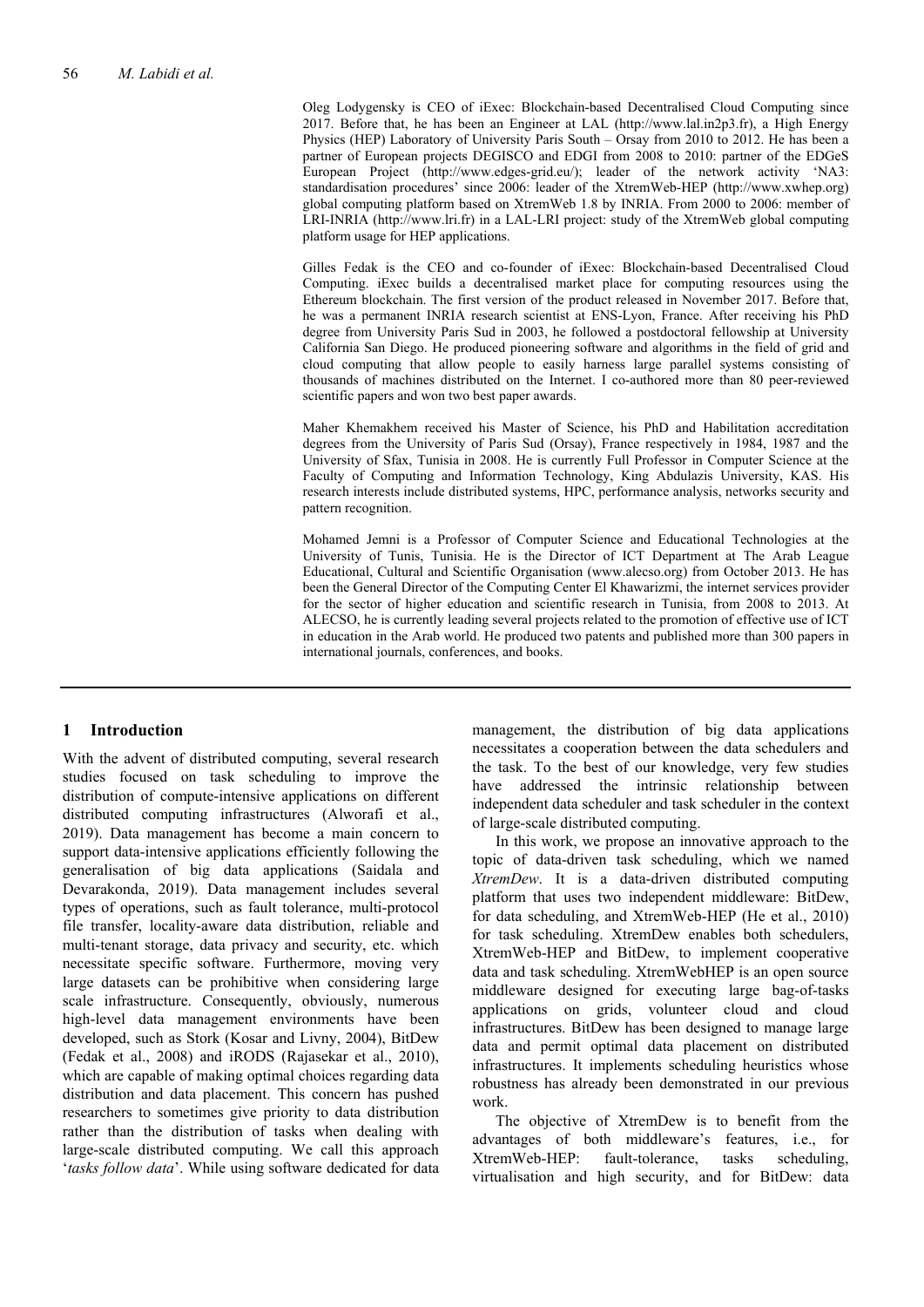replication, locality-aware data placement strategy, life-cycle management and multi-protocol file transfer. During the implementation phase of our cooperative-scheduling system, we faced a number of challenges, namely:

- 1 The adaptation of the two middlewares in order that they can communicate together. In fact, these middlewares are not originally designed to cooperate; hence, an inter-scheduler solution had to be devised to permit cooperation between them.
- 2 The selection of a proper scheduling policy that meets our needs.
- 3 The adaptation of the task scheduler so that it assigns tasks only to the nodes where the data have already been sent by the data scheduler.

In this paper, we show that by responding to these three challenges, we succeed to develop this middleware cooperation named XtremDew. We show also that XtremDew offers several innovative features that were not possible before, such as:

- 1 The simplicity of deployment of multiple applications via multiple data collections.
- 2 The data-aware task placement to accelerate workflow execution: in the case of successive tasks, where the result of the first task is the input of the second task, it is better to avoid the redistribution of the intermediate result.
- 3 The opportunity for the user to select a subset of distributed computing resources (called workers) for the scheduling of tasks.

We evaluate the performance of our solution by comparing three approaches of distribution of large-scale OCR which are: task-first scheduling using XtremWeb-HEP, data-first scheduling using BitDew, and co-scheduling data and tasks using XtremDew. In addition, we present some scenarios in order to prove the validity of each feature of XtremDew. This paper is organised as follows: in Section 2, we explain the motivations of large-scale OCR and we introduce our OCR application. Section 3 provides the first approach of distributing large-scale OCR, which involves deploying Magick application on XtremWeb-HEP. Section 4 presents the second approach of distributing large-scale OCR with BitDew. Section 5 sets forward the XtremDew architecture and the communication protocol between XtremWeb-HEP and BitDew to ensure the proper functioning of XtremDew. Section 6 presents the evaluation of the performance of XtremDew by use cases, in this section, we presents also the evaluation of the performance of XtremDew by use cases. Section 6 provides related work while Section 7 concludes and presents some perspectives.

### **2 Large-scale OCR**

#### *2.1 Challenge and distribution motivations*

In parallel with the evolution of data management, several 'big data' applications have seen an evolution in their implementation motivated by innovation in distributed infrastructures and the diversification of devices producing data flows. Optical character recognition (OCR) on a large scale is an illustrative example of this evolution of implementation. Indeed, several projects are developed during the last decade to address this need in different ways. Starting from the robotic digitisation proposed by the Kirtas project (https://www.kirtas.com/) which allows the automatic digitisation of the books of several libraries to the platform for distributed and cooperative OCR systems proposed by the OCRGrid project (http://www.ocrgrid.org/) then the online service 'Cloud OCR SDK' (https://www.ocrsdk.com/) marketed by ABBYY. All these projects and others show that large scale OCR has become more and more a challenge and consequently, the OCR distribution can be considered as a very interesting solution to this challenge.

### *2.2 Magick: the OCR application*

In this section, we present Magick, the Arabic OCR application based on dynamic time warping (DTW) algorithm (Khemakhem and Belghith, 2005). Studies and experiments, mainly for large vocabularies, have shown and confirmed that the printed Arabic OCR – based on DTW algorithm – delivers high recognition rates (Khemakhem et al., 2007). The recognition process performed using a reference library of isolated characters with an excellent immunity against noise is considered as the main advantage of the DTW algorithm. What is more, this algorithm makes it possible to recognise either cursive or connected characters (sub words or words) without the need for a prior segmentation, which is an interesting feature.

In this work (Khemakhem and Belghith, 2009; Khemakhem et al., 2007), authors proved that DTW data distribution over a grid computing architecture provides very interesting results to speed up the DTW execution time and reach scalability.

## **3 First approach: task first scheduling for distributed large scale OCR**

## *3.1 Traditional distribution: task first scheduling*

In this first approach we deal with a traditional distribution of the Magick OCR application. We mean by traditional distribution, the distribution which focuses on tasks. Indeed, the distribution consists on assigning tasks firstly to different workers to participate to the computation. After that, these workers ask the server for appropriate data to execute the received tasks.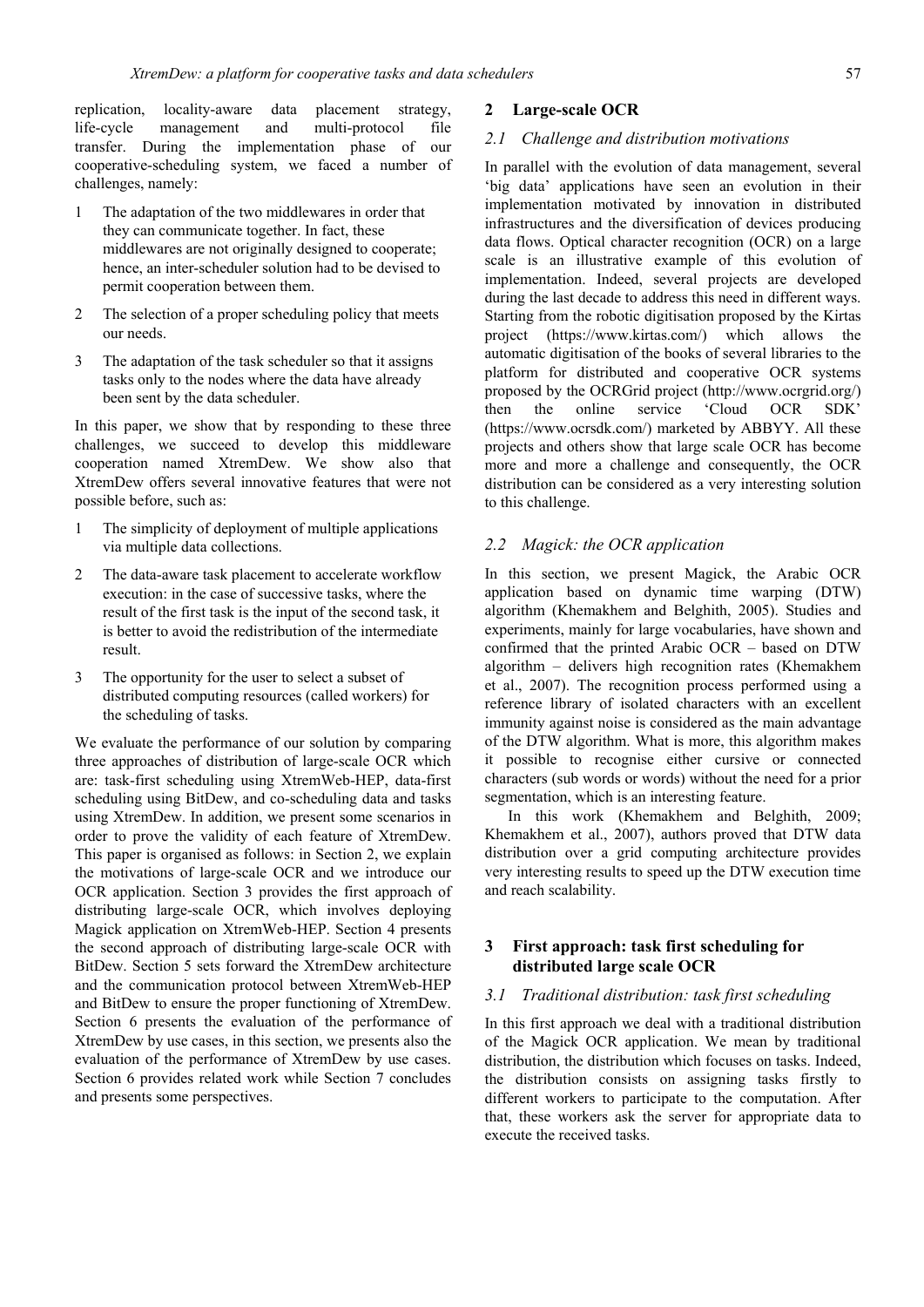#### *3.2 XtremWeb-HEP middleware*

We used XtremWeb-HEP which is a volunteer cloud middleware to explore scientific issues and applications. Volunteer cloud (Costa et al., 2011) are intended to aggregate distributed volunteer computing resources (known as worker in XtremWeb-HEP) and distribute tasks on demand.

XtremWeb-HEP works as follows: after connecting to the server, the worker downloads a task (which consists in a binary code and its associated data). The downloaded binary code is then executed. This mode is referred to as the pull mode. XtremWeb-HEP project infrastructure could be based on a community of participants. For instance, XtremWeb-HEP makes it possible for a university, or a corporation to run a volunteer cloud for either a range of applications or a specific one.

Recently, XtremWeb-HEP has introduced an innovative feature dubbed 'volunteer sharing'. The latter will be the basis for the XtremDew system. It has now become possible, thanks to volunteer sharing paradigm, to deploy some types of particular applications like virtual machines, hypervisors, GPUs and other applications whose deployment was not possible with classic DGC. In fact, with classic DGC, a user has to deploy all required environments to be able to deploy an application, which is very difficult and even impossible for the above-mentioned applications. The latest XtremWeb-HEP's version differentiates between shared objects and deployable objects. In previous XtremWeb-HEP versions, there were no other types of objects apart from the deployable ones. This object should be downloaded by volunteer resources. However, shared objects are never downloaded since they are considered as resources. Indeed, thanks to the volunteer sharing paradigm, the worker can suggest some objects to share such as library, data and applications. Note that with volunteer sharing paradigm, workers keep the pull mode mechanism but if they propose to share some resources, these latter can be utilised by the whole platform. Like deployable objects, all shared objects should be registered on the server side. However, the objects that have been registered as 'voluntary sharing' are not downloaded by the worker because the latter must have already saved a local copy (i.e., of this 'voluntary sharing' object). For instance, if the shared object consists of data, volunteer resources which have this data could be selected to compute jobs referring to this specific data. However, volunteer resources which do not have this data – and/or do not declare it as a 'sharing' – will not be selected to run jobs referring to this data. The volunteer sharing paradigm is primordial in the XtremDew project. In fact, the data deployed by BitDew is considered as shared by XtremWeb-HEP.

## *3.3 Deployment of magic over XtremWeb-HEP middleware*

XtremWeb-HEP middleware distributes tasks and bags of task. But the assignment of data to various tasks must be ensured by the user. In fact, the user starts by preparing the

data to be processed by each task so that he can subsequently submit it to the XtremWeb-HEP server which, in turn, assigns it to the workers participating in the distributed recognition.

To deploy any application using XtremWeb-HEP, the user must follow a process which starts by the registration of the application, after that the deployment by task submission, then finally the downloading of the results. In our case, we wish to distribute the OCR of large Arabic documents by deploying Magick application. We follow the master/worker architecture. We should firstly register Magick on the server side. Thereafter, we can choose one of the two possibilities to distribute the large scale OCR. The first one is to send all data to be processed to the server. The latter will register these data and then return the uniform resource identifier (URI) of each data. This URI will be used later by the user, when submitting the tasks, in order to reference registered data. The second possibility is to create all tasks as directories; each one contains the part of the data to be processed and the program to run. After that, we have to submit these tasks without prior registration of data. We have adopted the last option because it is more suitable for data collection since the URI management (i.e., of data collection) is a tedious work for the user. Besides, this choice allows reducing the register-time of data. Once all the tasks have been submitted, the user can follow the steps of their execution by requesting the server. The latter is responsible for the distribution of the tasks among the workers. Once all tasks are executed, the user can download results by requesting them from the server.

In order to ensure load balancing, the corpus of Arabic documents to be recognised is split with the intention that all the tasks have about the same number of documents. However, this equity in distribution is confronted with the heterogeneity of the data sizes. Moreover, this strategy is useful only if the computing powers of the workers are homogeneous.

It is possible to modify the granularity of the tasks by varying the number of documents to be processed by each task. In our experiments, we chose to vary this granularity to look for the optimal distribution that gives the best response time.

We define response time by the time necessary to complete the recognition of the entire corpus (consisting of 1,000 images). We have created tasks which granularities are: 50, 10, 5 and 4 images per task, respectively. In other words, the user can submit 20, 100, 200 or 250 tasks.

Table 1 shows the correspondence between the granularities of tasks and the number of tasks.

**Table 1** Correspondence between the granularities of tasks and the number of tasks

| Task granularity | Number of tasks |  |
|------------------|-----------------|--|
| 50               | 20              |  |
| 10               | 100             |  |
| 5                | 200             |  |
|                  | 250             |  |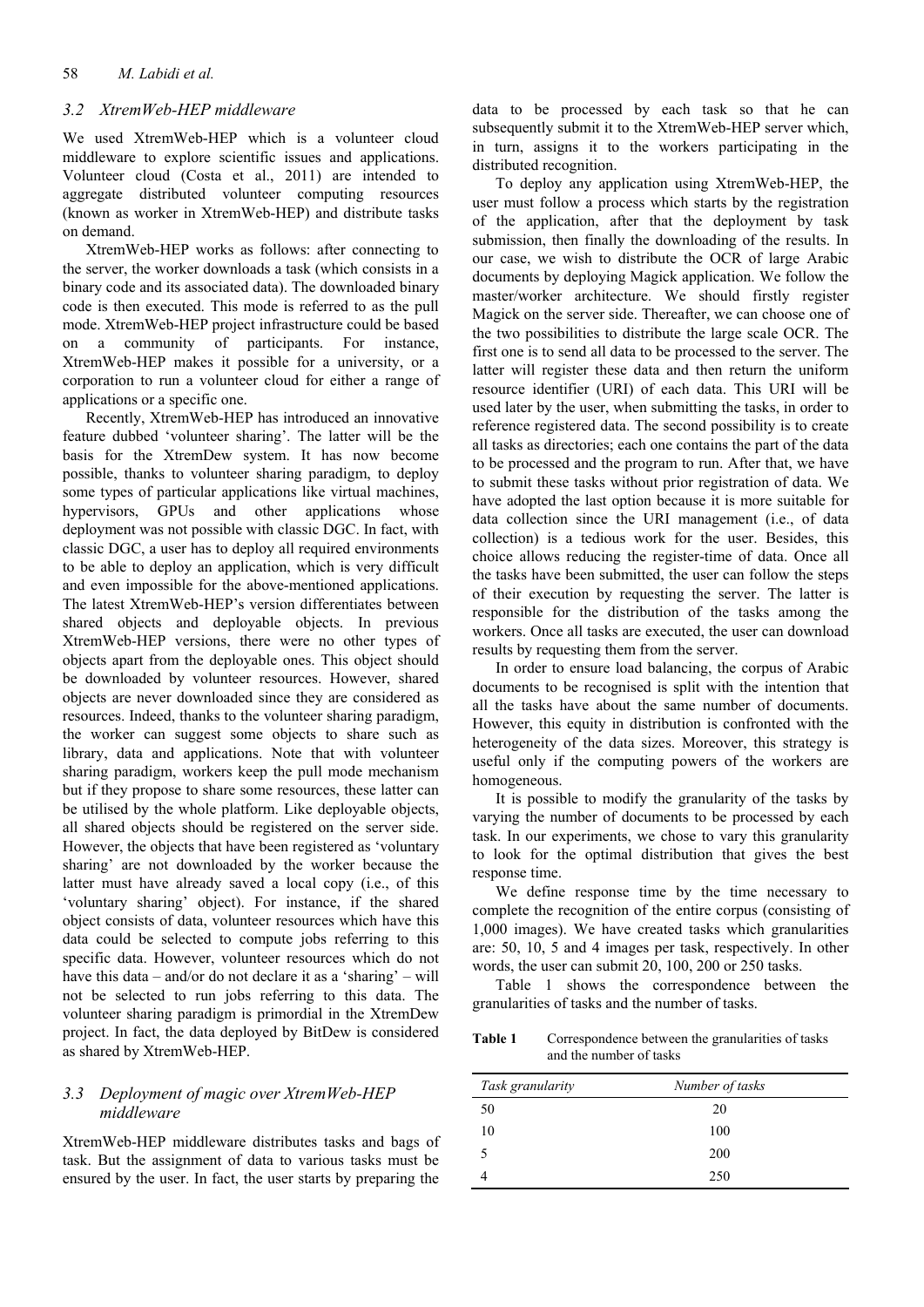#### *3.4 Performance evaluation*

It is well known that according to Amdahl law the speedup factor is given by the flowing equations:

$$
S_{latency} = \frac{1}{(1-p) + p / s}
$$

where

- *Slatency* is the theoretical speedup of the execution of the whole task
- *s* is the speedup of the part of the task that benefits from improved system resources
- *p* is the proportion of execution time that the part benefiting from improved resources originally occupied.

The corresponding experiments were conducted in two clusters of Lyon and Nancy Grid5000 sites. The network configuration for the experimental environment is illustrated in Table 2.

Table 2 Configurations of resources used

| Cluster    | Type            | <b>Nodes</b> | <b>CPU</b>          | Mem.  | Site  |
|------------|-----------------|--------------|---------------------|-------|-------|
| Sagittaire | Sun Fire        | 74           | AMD<br>$2.4$ GHz    | 2 GB  | Lvon  |
| Graphene   | Carri<br>System | 144          | Intel<br>$2.54$ Ghz | 16 GB | Nancy |

Figure 1 shows the variation of the response time depending on the granularity of tasks and the number of workers. The *x*-axis represents the number of workers and the *y*-axis corresponds to the response time.

**Figure 1** Effect of task granularity on response time (see online version for colours)



We see a gain in response time that is growing along with the growing number of workers and decreasing with the granularity of tasks.

This gain in response time is explained by the reduction of the amount of work assigned to each worker giving the increasing of the number of workers.

On the other hand, decreasing the granularity of tasks means an increased number of tasks that will accomplish the same amount of work, allowing a more balanced distribution (i.e., of tasks).

We also find that the reduction in response times is more significant with the increase of a small number of workers. This is due to the important reduction in the number of tasks in this case. For example, between 4 and 8 workers, the number of images assigned to each worker is reduced by 125 images. On the other hand, between 32 and 64 workers, the number of images assigned to each worker is reduced by only 15 images.

This approach has the disadvantage of manual preparation of task bags. Indeed, according to the number of tasks to be distributed, the user must choose the granularity of tasks and build the compressed files containing the images to be recognised by each worker. On the other hand, this manual preparation does not take into account the heterogeneity of the images sizes.

On the other hand, with BitDew, as we will see, the assignment of data to the workers is periodic and depends on a scheduling heuristic.

## **4 Second approach: data first scheduling for distributed large scale OCR**

#### *4.1 The data-driven master/slave approach*

The data-driven approach differs from the traditional approach in focusing on data rather than tasks. Indeed, with the data-driven approach, the master begins by assigning data, which is parameterised by attributes that dynamically control their distribution over the workers. Once the data needed to perform tasks are available on the workers, these tasks begin to be executed.

At the scheduling level, with the data-driven approach, a first scheduling step is already performed by placing the data on the workers. On the other hand, programmers are not concerned with placing tasks on workers. Instead, they should focus on the distribution of the data to be processed by the tasks when they are assigned. The major advantage of the data-driven approach is that the distribution of data to workers is implicit and dynamic using data attributes. The assignment of data before the tasks is also adopted by MapReduce (Dean and Ghemawat, 2008), the well-known programming model for data intensive application. This model is a Google product for handling massive amount of web search data. With MapReduce, large jobs are broken down into small tasks. Each task is defined by the user as Map or Reduce.

#### *4.2 BitDew middleware*

BitDew is a middleware designed for large-scale data management and distribution on desktop grid and cloud systems. BitDew is capable of governing data. In fact, the user can dynamically control data operations (such as distribution, placement, replication, etc.) onto the storage nodes using metadata called data attributes. In particular, data placement can be governed by applying the appropriate scheduling heuristic, i.e., the one suitable for a specific application.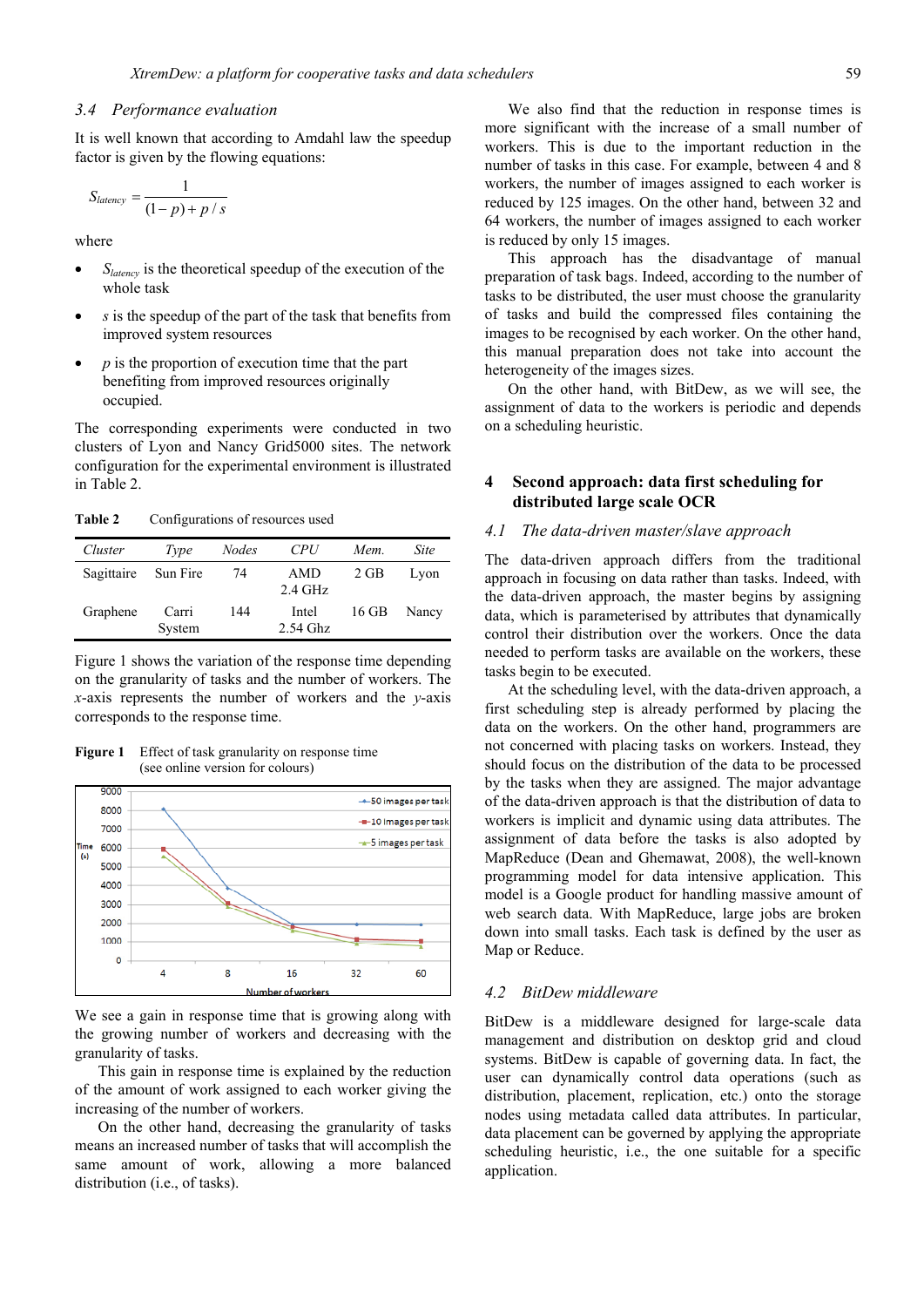Amongst the data attributes of BitDew, we mention:

- Fault tolerance: Designates the resilience of data in the case of machine break down.
- Replica: Defines the number of instances of a data that must be present at any given time in the system.
- Affinity: Manages data placement in accordance with dependency rules. This is a helpful parameter when a data should be assigned to a specific node with previously scheduled data.
- Lifetime: Specifies the period after which a storage host can safely delete a data. This attribute can be absolute or relative to the presence of other data.
- Transfer protocol: Defines the transfer protocol selected by the user to distribute the data. In fact, the user can choose the appropriate transfer protocol depending on the size of the data or the number of nodes required to distribute these data.
- Distrib.: Identifies the number of data that each node can have in its queue. It limits the number of data scheduled by the server and makes this assignment in accordance with the load of each node. This parameter will be used with XtremDew to define the suitable data scheduling heuristic which guarantees the load balancing.

### *4.3 Adapting BitDew: added abilities*

BitDew is intended for large-scale data management. We added task management capability to enable it to deploy the Magick application and other similar applications for intensive data processing. Such applications take advantage of the advanced data management features offered by **BitDew** 

The task management capability is integrated in the worker and therefore depends on the application to be distributed. Whenever a worker receives a piece of data to be processed, he calls on the responsible application to process this piece of data which is already assigned to him by the server at the beginning of the work. The received data is considered completely processed only after the completion of the execution of the user's application. In this case, the worker can delete the processed data, update his queue to possibly receive another data and call the user's application again

#### *4.4 Deployment of Magick over BitDew middleware*

Due to the data-driven architecture followed by BitDew, data should be firstly assigned by the server to worker nodes. We run two programs on the server node in order to deploy our OCR application with a master/worker architecture. The first program will start all BitDew services, while the second will schedule data to workers after registering data and creating data collection. After that, we execute the worker program on worker nodes. The latter alert the server of their presence, ask for data, run the OCR application to process these data and finally return the result to the user. In order to optimise data distribution on the computing nodes, we implemented some scheduling heuristics in our previous work (Labidi et al., 2017). These heuristics are evaluated with both homogeneous and heterogeneous environments. We observed in particular that sorting data before their assignment to computing nodes and controlling the number of data present in the queue of each computing node optimise the data placement on computing nodes.

Here, we benefit from the data placement capacity of BitDew to improve the distribution of our OCR application. To achieve this, we deploy the 'Magick' application with different data scheduling heuristics to determine the best one and then compare it with the best result obtained by XtremWeb-HEP. We apply three scheduling heuristics implemented by BitDew, i.e.,

- Round Robin (RR): This means that the server periodically assigns one data item to each worker without considering the number of data in its queue.
- 2 First come first serve with overlap 2, (FCFS-overlap-2): Means that the server sends one data to each worker having at least 1 data in its queue.
- 3 First come first serve with overlap 2, biggest data first (FCFS-overlap-2-BDF): The same as FCFS-overlap-2, but starting by assigning the biggest data.



**Figure 2** Effect of data scheduling on response time (see online version for colours)

Figure 2 shows the response time that each heuristic provides. It is clear that the worst result is provided by the Round Robin heuristic, while the FCFS-overlap-2-BDF provide the best recognition time. Such result proves that the sorting of data before its assignment to computing nodes, in addition to the governance of data present in the queue of computing nodes, achieves load balancing and, therefore, improves the performance.

In Figure 3 we compare the FCFS-overlap-2-BDF heuristic with the best result obtained by XtremWeb-HEP which is the granularity of five images per tasks. We observe that the FCFS-Overlap-2-BDF scheduling heuristic outperforms the best result obtained by XtremWeb-HEP which proves the benefit of focusing on data distribution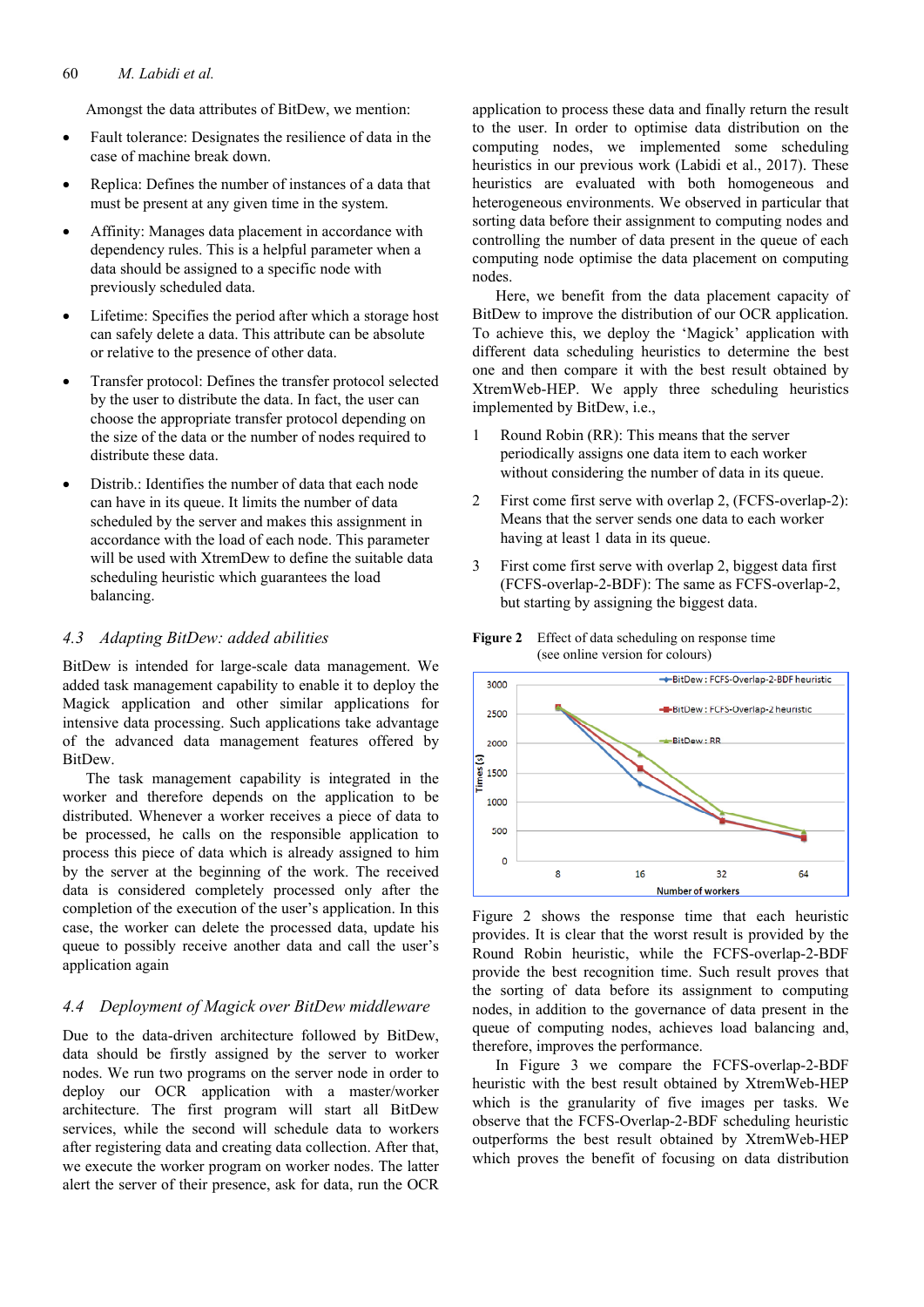strategies and the data driven distribution of data intensive applications.



**Figure 3** BitDew vs. XtremWeb-HEP performance (see online version for colours)

### **5 Third approach: co-scheduling data and task for distributed large scale OCR**

## *5.1 The motivations for cooperation*

Note that with BitDew, it's impossible to deploy only applications. They must be integrated within the worker Bitdew. Indeed, the deployment over BitDew concerns data associated with a specified application and, consequently, it is impossible to switch applications on the fly. On the other hand, with XtremWeb-HEP, it is impossible to deploy data separately of tasks. By combining XtremWeb-HEP and BitDew, we obtain a middleware which is able to deploy data and applications independently.

This third approach consists on cooperate BitDew and XtremWeb-HEP schedulers in order to benefit from the strength of each one of them, namely the data scheduling of BitDew and the tasks scheduling of XtremWeb-HEP. We call the proposed cooperation system 'XtremDew'. First, we will use BitDew's ability to allocate data (Labidi et al., 2012) which optimises data scheduling. Second, we will benefit from XtremWeb-HEP's task deployment competence (He et al., 2010) and consequently get rid of data-application dependency and automate the scheduling of tasks.

### *5.2 XtremDew design*

XtremDew follows a master/worker architecture for which the server attributes data and tasks to every computing resource (worker node). XtremDew separates data from task scheduling by exploiting at the same time both middleware: XtremWeb-HEP for the scheduling of tasks and BitDew for the scheduling of data. Figure 4 shows the global architecture and the different XtremDew components. We independently run two server programs: the BitDew server and the XtremWeb-HEP server, and execute – in each worker node – two worker programs: the XtremWeb-HEP worker and the BitDew worker. Each worker program communicates and retrieves information from its server in

pull mode: it asks for tasks and data from, respectively, the XtremWeb-HEP and the BitDew servers.

**Figure 4** Global Architecture of XtremDew (see online version for colours)



In order to properly implement this architecture, we have to make the most appropriate decisions concerning some alternative choices. In the following, we define these decisions by answering a number of questions:

- 1 Given the fact that data scheduling and task scheduling are separated, how can each data item be matched with its task?
- 2 How to organise communication and coordination between servers and workers?
- 3 Once the task is achieved, which component will manage and transfer the result: XtremWeb-HEP or BitDew?
- 4 With BitDew, a large amount of files can be handled as a whole via the 'data collection' concept. How to make a correlation between the data collections of BitDew and the tasks scheduled by the XtremWeb-HEP server?

Let's provide solutions to these issues and then give details about the communication between XtremWeb-HEP and BitDew. For the first question, we apply a 'tasks-follow-data' strategy, thanks to the 'data-driven' policy of BitDew. For this strategy, data are firstly assigned to workers by the BitDew server. Afterward, each data item received should be matched with its corresponding task. XtremWeb-HEP server will then submit tasks to the appropriate workers. The second question was about the communication between servers and workers. As we can see in Figure 4, we choose communication to be only at the worker level and we never allow servers to communicate. Indeed, this choice means that the BitDew worker notifies the XtremWeb-HEP worker of the data received so that it can request the proper task from its server. In addition, thanks to this inter-workers communication, we can exploit the capacity of XtremWeb-HEP to define shared data and, consequently, XtremWeb-HEP middleware will be able to cooperate and communicate with BitDew without making major changes. Furthermore, by allowing the workers to communicate, we attain our goal without the need to setup communication between servers. This helps avoid the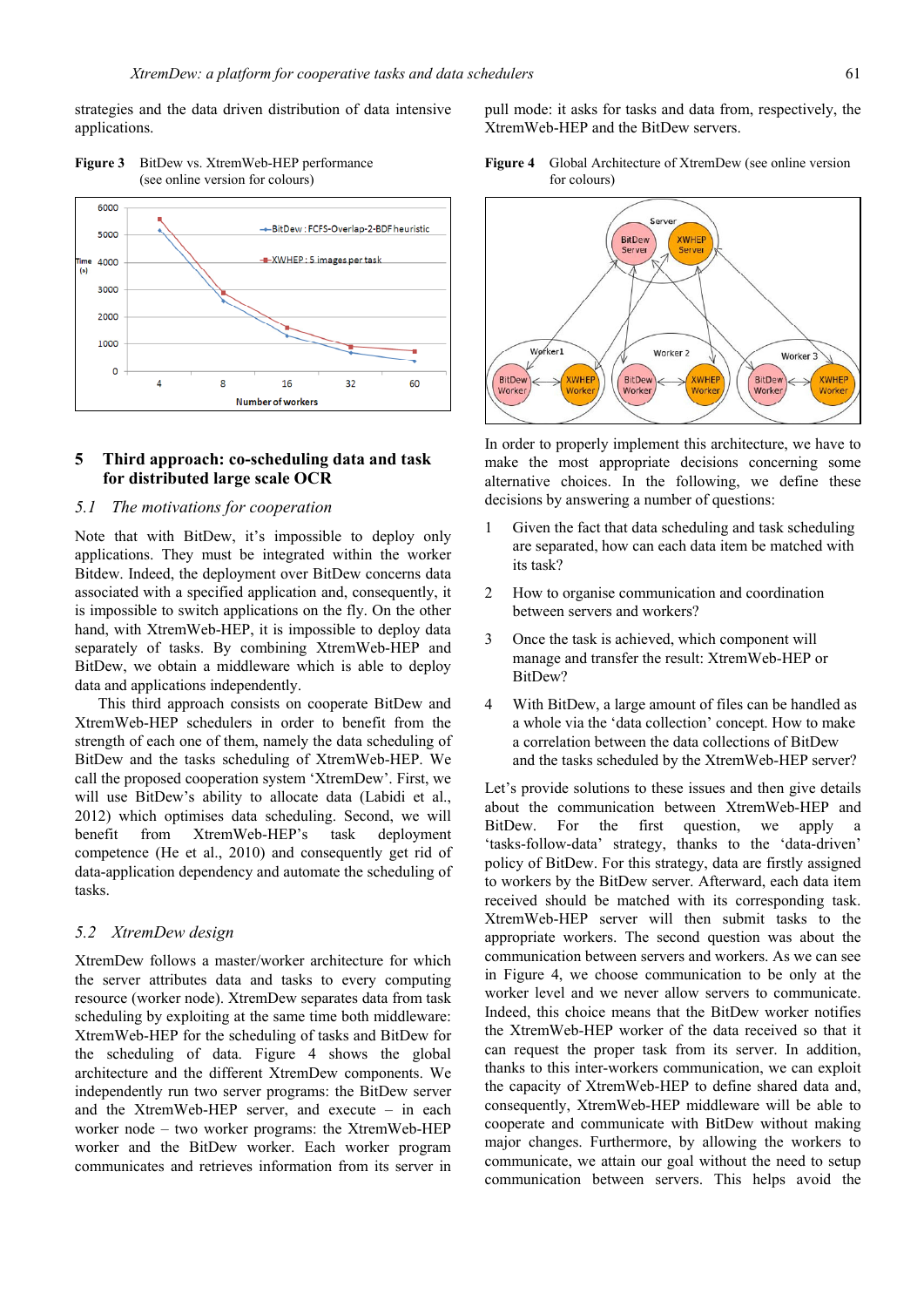#### 62 *M. Labidi et al.*

change in server scheduling strategies. The third question concerns the choice between the XtremWeb-HEP or the BitDew approach to manage and transfer the result. With BitDew, the results are handled and transferred explicitly by the worker; whereas XtremWeb-HEP approach requires the passage of the result through the server. We adopt the BitDew approach for two reasons: we have programmed the BitDew worker in order to implement a 'worker-to-client direct communication'. Thus, it (i.e., the BitDew worker) returns the result to the user automatically without the need for its intervention. Conversely, with XtremWeb-HEP, the user should download the results by himself. Consequently, the transfer of the results requires a considerable time since they should go through the server. The second reason is that the XtremWeb-HEP server automatically removes the data once its results have been transferred. Consequently, the BitDew worker will be confused when updating its queue since the XtremWeb-HEP server interferes with the data placement and, thus, negatively cooperates with the BitDew worker. For the fourth question, we match data collection with a task by defining a task in XtremWeb-HEP which refers to a specific data collection. This task will be executed on each element of the referred data collection. For instance, if a user has a data collection in BitDew, called 'DataC1' that contains 50 files to be processed by the same task, rather than submitting 50 tasks, he can simply submit only one task which refers to the data collection 'DataC1'.



The sequence of interactions between the user and the different components of XtremDew to deploy an application is illustrated in Figure 5. It shows the exchange of information between the user and the XtremWeb-HEP server, which is responsible for the task scheduling, the BitDew server that is responsible for the data scheduling and one worker node (in which we run, obviously, two programs: Bitdew worker and XtremWeb-HEP worker).

The steps of deployment are as follows:

- 1 The user should:
	- a start the XtremWeb-HEP server
	- b start the BitDew server
	- c register its application on the XtremWeb-HEP server
	- d submit a replicated task to XTREMWEBHEP server
	- e register the data collection to be processed on the BitDew server
	- f start the XtremWeb-HEP worker program on workers
	- g start the BitDew worker program on workers.
- 2 BitDew workers connect to BitDew server and ask for data.
- 3 The BitDew server assigns the data to be processed to the available workers, according to the scheduling heuristic chosen by the user.
- 4 In each worker node, the BitDew worker notifies the worker XtremWeb-HEP of the presence of the data received by the server.
- 5 The XtremWeb-HEP worker considers the received data as a shared data and informs its server that it is ready to run a task which corresponds to this data.
- 6 The XtremWeb-HEP server assigns to this worker a task that corresponds to this particular data.
- 7 The XtremWeb-HEP worker runs the task, produces the result and notifies its server that the task is completed.
- 8 The BitDew worker detects the presence of the result, transfers it to the user, deletes the processed data, updates its queue, and asks the BitDew server for a new data.
- 9 If the BitDew server still has data to schedule, go to step 3, else, end of work.

The worker BitDew must prepare each data received from its server to be processed by the worker XtremWeb-HEP. This preparation consists in the decompression and the copy into a new folder. This folder is used by the worker XtremWeb-HEP to retrieve the data and process it. After that it is used by the BitDew worker to retrieve the result of the task and transfer it to the user. Once the data is prepared, the worker BitDew informs the worker XtremWeb-HEP of the presence of the data. So we need an inter-worker notification in both directions:

- 1 BitDew worker must notify XtremWeb-HEP worker of all data received so as to be able to ask the server XtremWeb-HEP the proper task.
- 2 BitDew worker must be informed when XtremWeb-HEP worker completes the execution of the task so that it updates its queue and requests new data.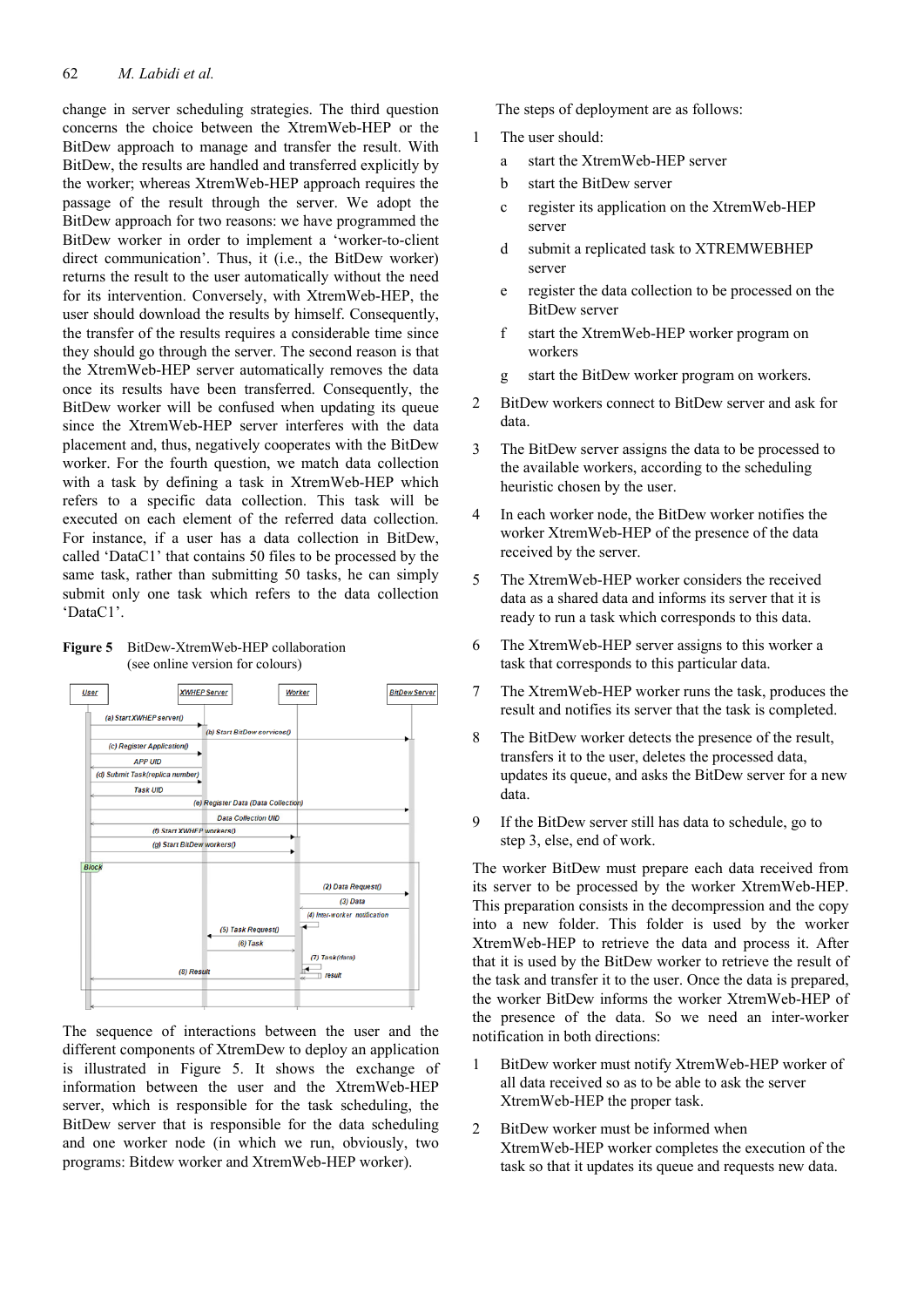Given that XtremWeb-HEP worker has already a socket on which he is listening; we choose to implement the first communication by socket. Indeed, BitDew worker opens the socket in which it indicates the path of the data received as well as its data collection name. The latter will be used by the XtremWeb-HEP server as DataPackageName of a shared data to select the appropriate task. This communication serves to notify the XtremWeb-HEP worker each time a data is added to the queue of the worker BitDew or deleted from it. The second communication was not implemented by socket since the BitDew worker can know that the task is completed by detecting the presence of the result. Hence this communication was simplified by an implicit notification.

Furthermore, we implement the correlation between task and data collection by adding a new parameter to the task description of XtremWeb-HEP named DataPackageName which will have the same value of the Data Collection name. Using this DataPackageName, each task can reference a data received by the BitDew worker. Moreover, we enrich the XtremWeb-HEP task's parameter by adding a new feature facilitating the work of the user which is the possibility to submit a replicated task. Indeed, instead of submitting the same task several times, the user can use a parameter that specifies the number of times this task should be scheduled and then submit this task for only once. This feature automates job submission.

For instance this command consists of submitting one task named Magick, replicated for 120 times. This task refers to a shared data to which the attributed package name is 'text'.

#### **xwsubmit magick 1 - xwreplica 120 - xwpackage text**

## *5.3 Evaluation by scenario*

We explain in this section the benefits of XtremDew in terms of new features provided (and which were not possible with BitDew or XtremWeb-HEP alone).

Combining the best elements of these two systems allow us to define more functionality and overcome the difficulties associated with:

- 1 making easy the deployment of multi-application and multi-dataset
- 2 speedup of workflow applications
- 3 limiting the task scheduling to a subset of workers.

In the rest of this paper we will explain each of these features by giving some use cases.

## *5.3.1 Ease of deployment of multiple applications and multiple data collections*

This is one of the advantages of XtremDew compared to BitDew and XtremWeb-HEP middlewares. To illustrate this first added value, we will consider the case of the deployment of two applications A1 and A2, processing respectively data collection 1 and data collection 2. Figure 6

illustrates the activities performed by the user to deploy A1 and A2 as well as their data collections over each middleware: XtremWeb-HEP, BitDew and XtremDew. The yellow colour presents activities relative to XtremWeb-HEP services and the pink colour presents activities relative to BitDew services. with XtremWeb-HEP middleware, executing application A1 on data collection 1, consist in preparing and submitting a task for each element of the data collection. Therefore, if data collection 1 has n elements, n tasks are going to be submitted and n results are going to be downloaded. The creation of tasks, their submissions as well as the download of the results are costly in terms of performance and are avoided with XtremDew middleware.





As with any data management system, BitDew middleware has no application catalogue. In other words, the worker program of BitDew is developed according to the application, and the deployment of workers (distribution, compilation and execution of BitDew worker program) depends on the application to run on these workers. Hence, to insert a new application, the user must deploy again all workers. For example, to deploy A2, the user should wait until the achievement of all the tasks of A1 and then stop all workers. It is impossible to change the application on the fly without stopping workers program. Conversely, with XtremDew, thanks to the separation of two servers: tasks and data, the deployment of workers no longer depends on the application to run by these workers. Consequently, the user does not need to make a new deployment of BitDew workers for each data collection. He needs to deploy only for one time the workers, distribute both data collections by the same deployment and submit only one replicated task that references this data collection.

The worker can, permanently, receive from its server different data from different collections to be processed by different applications also.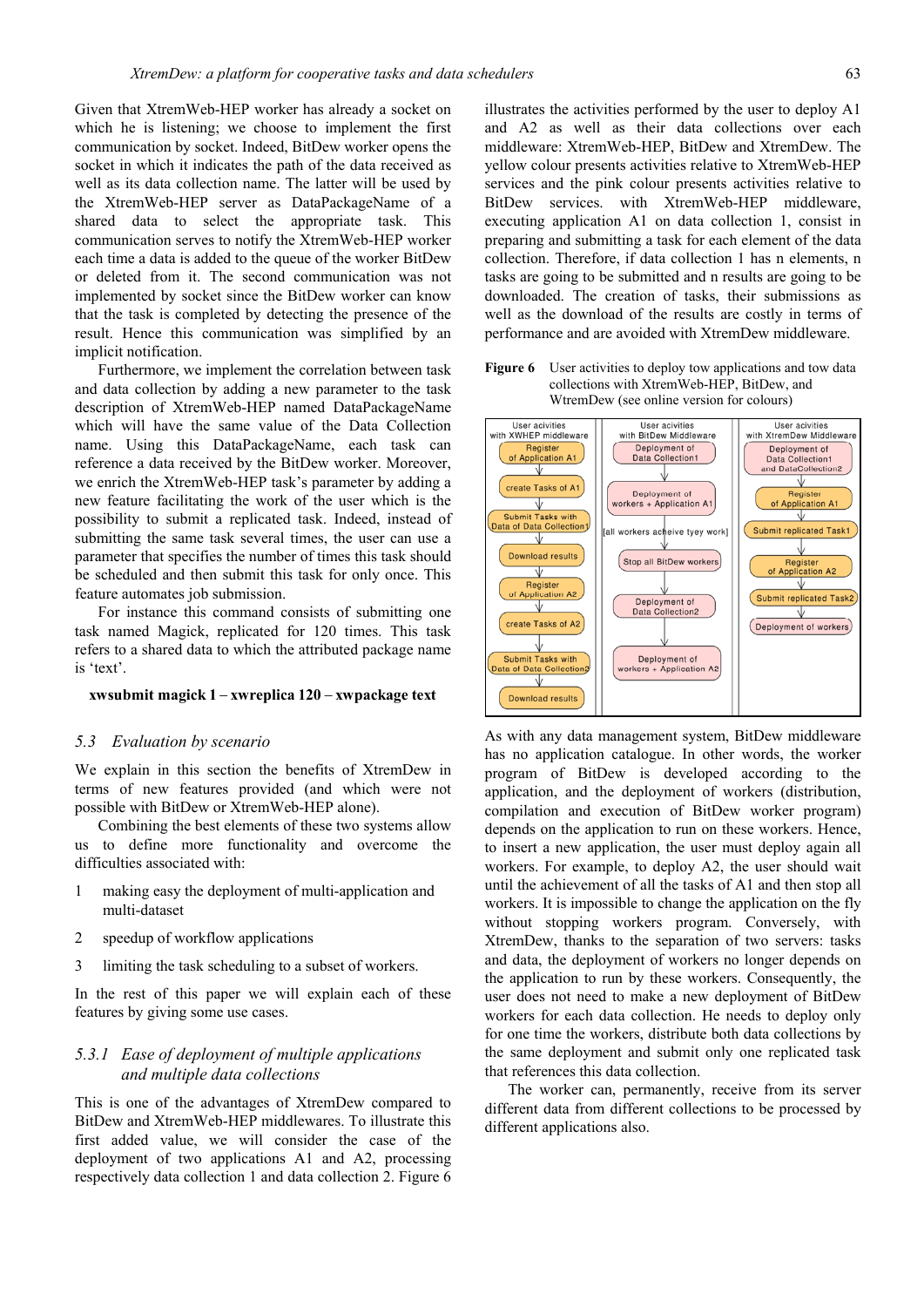### *Use case*

This feature is useful when the user has multiple data collections, each one has to be processed by a separate application. In the field of recognition, the user may have various types of scanned documents from different languages. Each type of these documents should be treated by the adequate OCR application. To test this use case, we built a second collection of English documents and we chose Tesseract application (Smith, 2007) to ensure their distributed recognition.

**Figure 7** Number of results of Magic and Tesseract applications



To distribute the recognition of Arabic and English documents over XtremDew middleware, we submit both data collections to the BitDew server. Thereafter, we submit two replicated tasks to the XtremWeb-HEP server; each one corresponds to one data collection. Each BitDew worker will receive permanently data from its server and regardless of the collection to which the received data belong, it must always handle its queue in term of number of data according to the scheduling heuristic adopted. Figure 7 shows the number of results returned by workers each minute, giving that we distribute 100 documents of each data collection. We observe, in particular, that workers begin by performing tasks related to the Tesseract application. This is explained by the fact that the server BitDew has begun distributing the collection of English documents. We also note that between 4 and 7 minutes, we get results from both applications which proves that workers continue running all tasks without interruption. Indeed, some nodes start to process Arabic documents, while others still process English documents.

#### *5.3.2 Speedup of workflow applications*

Reducing computing time by optimising resources occupation is the focus of many recent works dealing with big data (Wu et al., 2016a, 2016b; Jeba et al., 2019; others).

In this section, we aim to reduce computing time by the speedup of workflow big data applications. Workflow applications correspond to the succession of tasks. It means to treat by a second task the result of the first one on the same worker and without repeating the data distribution. By using only BitDew or XtremWeb-HEP, the deployment of a second task that uses as input the result of the first one, requires the collection of the results of the first task and the distribution of these results as data to be processed by the second task. However, with XtremDew, through communication between XtremWeb-HEP and Bitdew workers, it is possible to consider the output of a task as an input of another that runs on the same worker, without having to repeat the distribution. Indeed, the BitDew worker detects the presence of the result of a task being executed by the XtremWeb-HEP worker. If the user needs to treat this result by a second application, the BitDew worker can consider this result as data already assigned by its server and notifies the XtremWeb-HEP worker to treat it through a proper task. This possibility remarkably facilitates the work of the user when he needs to perform workflow.

## *Use case*

In the same field of recognition, the user may need to extract knowledge from a scanned document. In this case, he should deploy, for instance, an application of automatic summary which treats as input the document recognised by the OCR application. Another need can appear, i.e., the translation of the recognised text to another language, assuming that the user ignores the language of the first document. In some cases, the user may need to run both tasks after the recognition of a document: the translation followed by the extraction of knowledge. Figure 8 illustrates the task execution order and the data flow between tasks. It is thanks to XtremDew that a worker executes this sequence of tasks by only one deployment of data. The user must submit three replicated tasks: a first one for recognition, a second one for translation and a third one for knowledge extraction. The distribution of data is done only once: before starting the execution of the first task. The worker BitDew notifies the worker XtremWeb-HEP three times to ask for three tasks: first to request a recognition task; second, when the first task is successfully completed, to request a translation task; finally, after translation, to request a task of knowledge extraction.

**Figure 8** Sequence of three tasks executed by the same worker (see online version for colours)

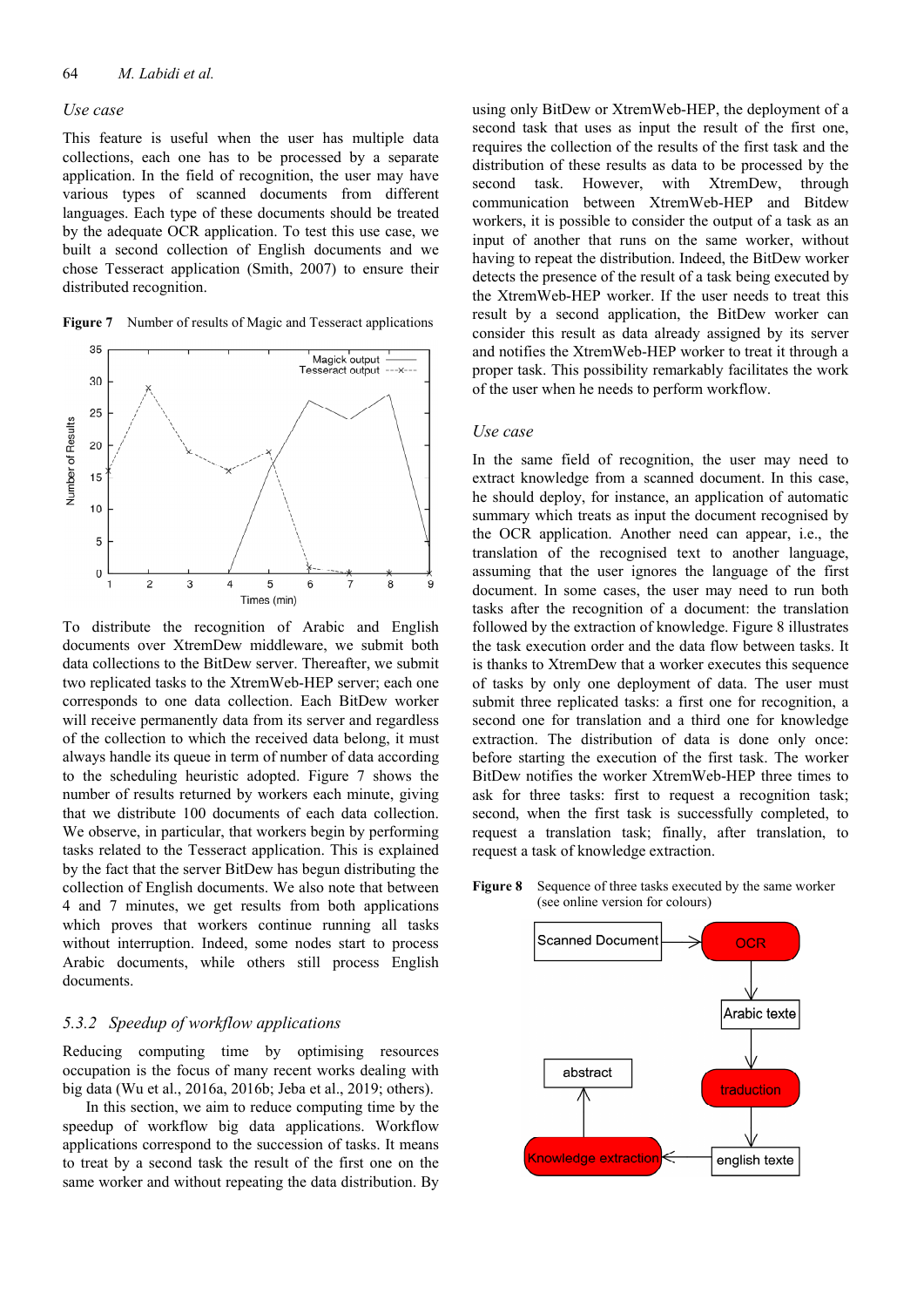#### *5.3.3 Limiting the task scheduling to a subset of workers*

With the enormous and rapid growth of connected objects and sensors which continue to generate data (Atat et al., 2018; Wu et al., 2018), optimising the storage of this data is becoming more and more highly recommended.

With XtremDew, thanks to the 'data-driven' approach adopted by BitDew, we follow a 'tasks-follow-data' strategy for which data are initially assigned to selected workers and, thereafter, appropriate tasks are scheduled to these workers. XtremDew ensures that each task is scheduled to the appropriate worker to be properly matched to the adequate data. This strategy allows the user to limit the task scheduling to a subset of workers by limiting the number of workers selected to receive data. This capacity of selecting compute nodes in task scheduling is useful for some applications when the computing cannot be made by all the workers for confidentiality reasons. For instance, we consider two data collections: DC1, composed of d11, d12, …, d1n, and DC2, composed of d21, d22, …, d2n, to be processed respectively by two tasks: T1 and T2. If the results provided by T1 are confidential, it is possible, as it is illustrated by Figure 9, to deploy DC1 only on trusted workers. Whence T1 will be scheduled to these trusted workers and their results will be consequently protected from any malicious intruder.

**Figure 9** Limiting the task scheduling to a subset of workers (see online version for colours)



### **6 Related work**

The partnership between IT components to solve data intensive issues was the subject of several research studies. For instance, iRODS and the Middleware CiGri for the Whisper project (2019) propose to collaborate the distributed storage system iRODS with a grid manager called CiGri. CiGri is a middleware which allows the access to a large number of cores from different clusters and launches parallel jobs on idle processors of these clusters (CiGri Middleware, 2019). The cooperation between iRODS and CiGri aims to provide solution to the massive data processing problem faced the seismology project called Whisper. There are two major differences between our work and this one. First, iRODS only provides storage solutions and cannot be used by itself as a middleware which provides computing ability. Whereas BitDew provides both computing and data placement solutions. Second, unlike XtremDew, iRODS&CiGri is designed to solve a specific

issue related to the Whisper project. It is not designed to provide a generic solution which supports different kinds of applications and interests a large set of users.

Romosan et al. (2005) propose architecture for executing co-scheduled data movement and tasks by the cooperation of Condor and storage resource managers (SRMs). Matching of each job to the worker that has the files needed by the job is achieved by including the information about the availability of files on the nodes provided by SRMs into the advertised information used by Condor.

While several algorithms are compared in this work, authors only perform simulations, and performance is not verified on real systems as we have done in our work. Furthermore, our approach proves that cooperation between middleware enables new features which is not the case of this discussed work.

Deng et al. (2013) propose a data and task co-scheduling strategy that group the mostly related datasets and tasks. This approach consists on placing application datasets across distributed data centres and schedule tasks according to the data layout in order to reduce latency and makespan for workflow execution.

Makatun et al. (2015) propose a constraint programming-based planner that schedules data and computational jobs in a distributed environment with the aim of optimising resource utilisation and reducing the processing completion time. The optimisation is achieved by ensuring that none of the resources (CPUs, data storages and network links) are oversaturated and that the jobs are scheduled where the data is already present or the data is pre-placed at the site where the job runs.

Despite the similarities between our work and the two aforementioned studies, namely in the data and task co-scheduling strategy, XtremDew has the advantage of taking benefit from high-level data management environment like BitDew in data scheduling and providing new features, such the speedup of workflow applications and the easy deployment of multiple applications and multiple data collections.

#### **7 Conclusions**

In this paper, we have ascertained and shown the added values of XtremDew for executing data-intensive applications. Indeed, in the case study we have considered, we have proposed and tested three scheduling approaches to distribute large scale OCR. The first one namely the task first scheduling using XtrmWeb-HEP middleware, the data first scheduling using BitDew middleware and the data driven co-scheduling data and task using XtremDew which cooperates both: XtremWeb-HEP and BitDew. We proved in particular the importance of data-driven architecture and introduce the 'task follow data' strategy by focusing on data scheduling to improve the performance of large scale OCR.

Our goal was to benefit from the advantages of the task scheduling of XtremWeb-HEP and the data scheduling features of BitDew. We proved in particular that the user of